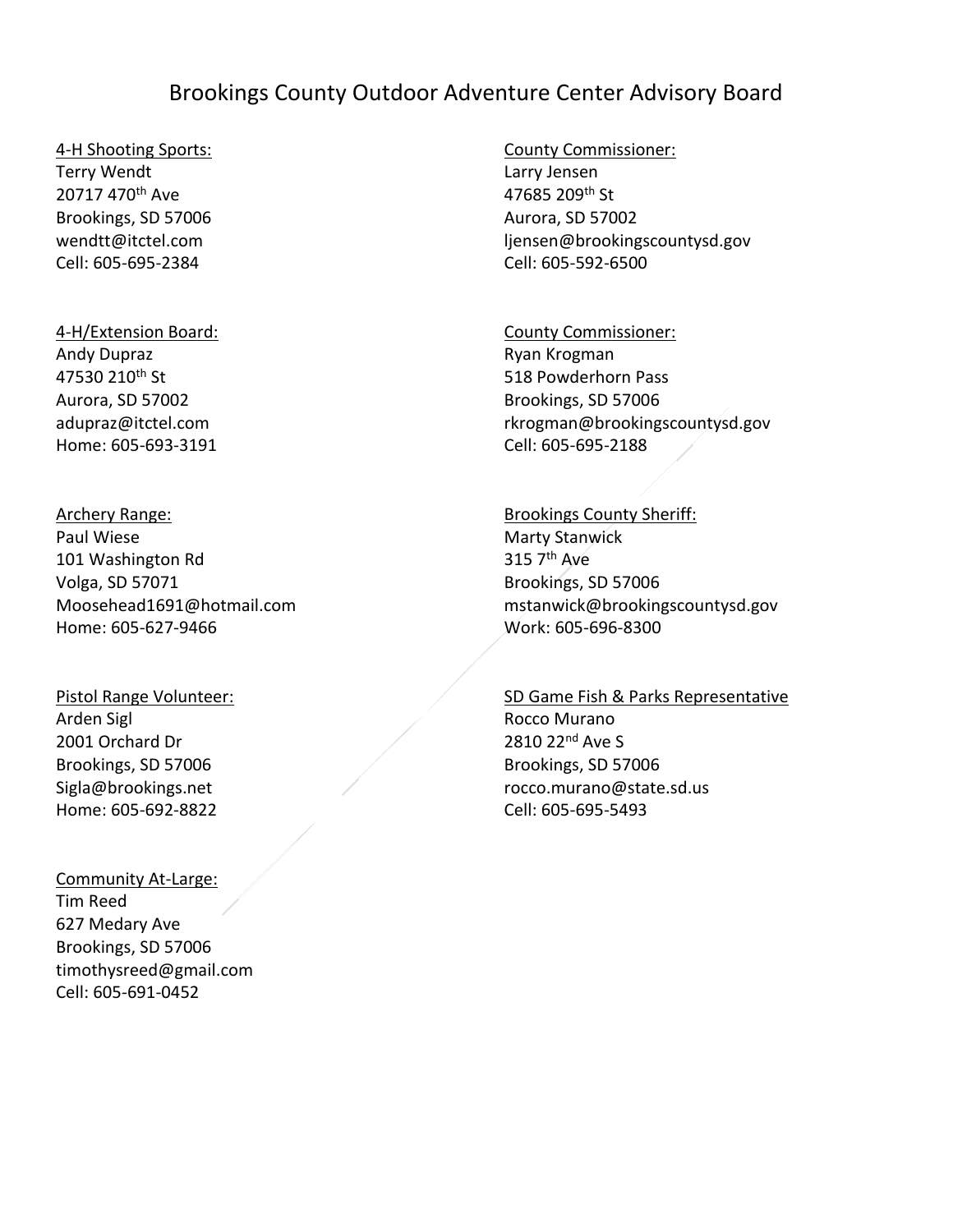# BYLAWS Brookings County Outdoor Adventure Center Advisory Board

### MISSION STATEMENT:

The purpose of the Brookings County Outdoor Adventure Center is to support the 4-H organization and its programming, and to safely connect people to the exciting world of shooting sports and other outdoor recreation through partnerships with SD Game, Fish, & Parks and the City of Brookings.

### ARTICLE 1. NAME

The name of the board is the Brookings County Outdoor Adventure Center (BCOAC) Advisory Board.

### ARTICLE 2. PURPOSE AND DUTIES

- A. Advise the BCOAC Director with the daily operations, maintenance and programming of the facility.
- B. Propose an annual budget for the facility.

### ARTICLE 3. MEMBERSHIP

- A. The Brookings County Board of County Commissioners appoints the members of the Advisory Board. The Advisory Board is composed of nine (9) members, including two (2) members of the Brookings County Commission, one (1) 4-H Leader/Extension Board member, one (1) 4-H Shooting Sports Board member, one (1) Archery Range Committee member, one (1) Pistol Range Committee member, one (1) community at-large member, one (1) member of law enforcement, and one (1) Game, Fish & Parks representative.
	- a. The BCOAC Director and 4-H Youth Program Advisor are ex-officio members of the Advisory Board.
- B. Appointments are made at the first Commission meeting in January. The following positions on the Advisory Board will be advertised and current appointees must reapply when their term expires. Beginning January 1, 2022 and for every subsequent even numbered year, the positions of 4-H Leader/Extension Board member, Pistol Range Committee member and the Community At-Large member will be appointed for 2-year terms. Beginning January 1, 2023 and every subsequent odd numbered year, the positions of 4-H Shooting Sports Board member and Archery Range Committee member will be appointed for 2-year terms.
- C. Individual members may not act in an official capacity except through the action of the Advisory Board.
- D. If a member is absent three (3) consecutive regular meetings without authorization from the Chairperson, the member's seat may be considered vacant and a new member may be appointed. This does not apply to an absence due to illness or injury of the member, an illness or injury of a member's immediate family member, active military service, or the birth or adoption of the member's child for 90 days after the event. The member must notify the BCOAC Director of the reason for the absence no later than the date of the next regular meeting of the Advisory Board. Failure to notify the BCOAC Director before the next regular meeting of the Advisory Board will result in an unexcused absence.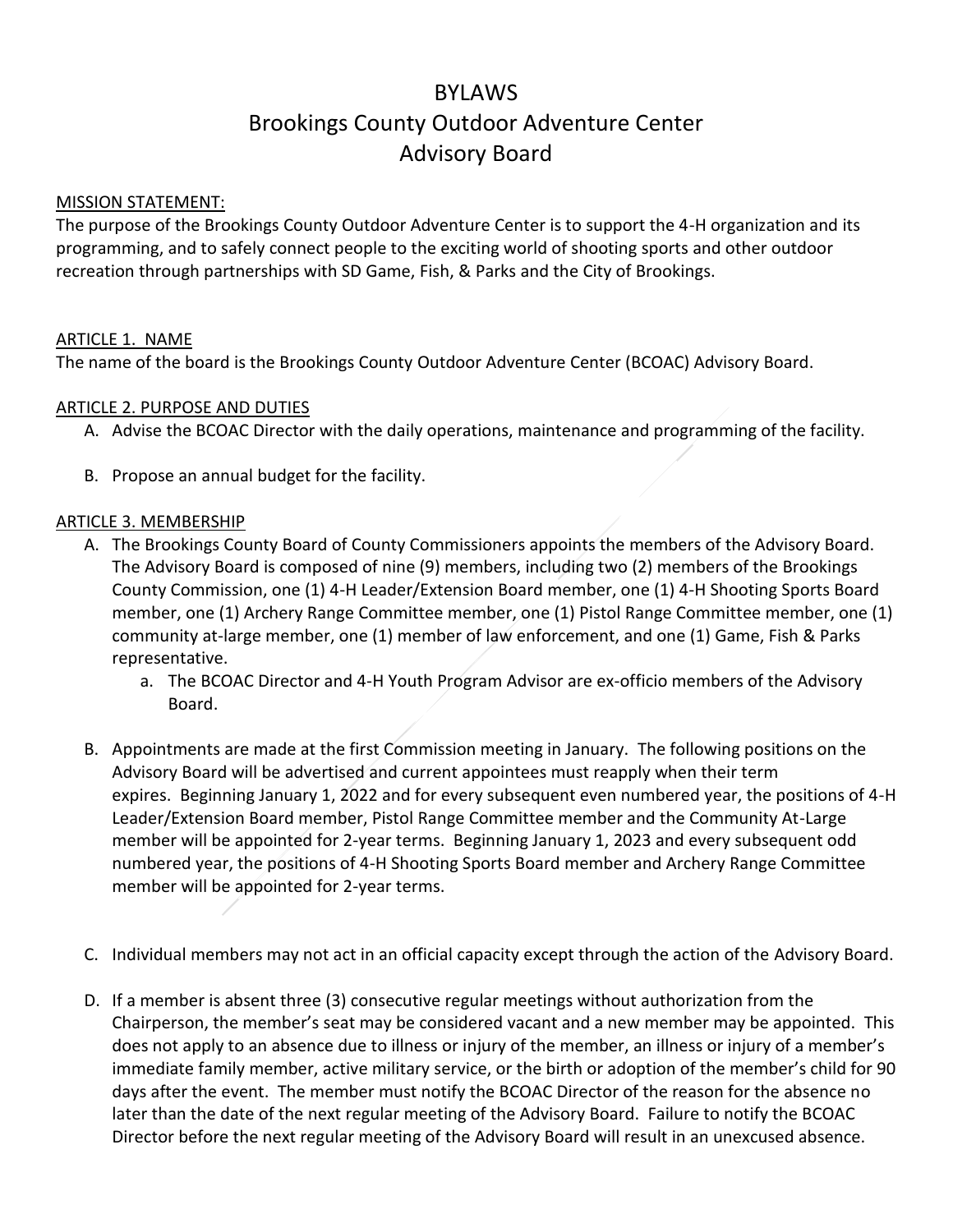E. A member who wishes to resign shall submit a written notification to the BCOAC Director. If a vacancy on the BCOAC Advisory Board occurs prior to the expiration of a term, the vacancy will be filled in accordance with county policies.

### ARTICLE 4. OFFICERS.

- A. The officers of the Advisory Board shall consist of a chair, vice-chair, secretary and such other officers as it deems appropriate and necessary.
- B. Officers shall be elected annually by a majority vote of the Advisory Board at the first regular meeting in January. In the event a current officer becomes ineligible to serve as an officer, the Advisory Board may hold an emergency election as needed.
- C. A member may not hold more than one office at a time.

# ARTICLE 5. DUTIES OF OFFICERS

- A. The chair shall preside at all Advisory Board meetings, appoint all subcommittees, represent the Advisory Board at ceremonial functions, and approve all meeting agendas.
- B. In the absence of the chair, the vice-chair shall perform the duties of the chair.
- C. If the chair and vice-chair will be absent, the chair may designate another member as acting chair for purposes of running a meeting.
- D. The chair, vice-chair, and acting chair have the same voting privileges as any other member.

# ARTICLE 6. AGENDAS

- A. After first consulting with and receiving input from the BCOAC Director and 4-H Youth Program Advisor, the chair shall approve each final meeting agenda.
- B. The BCOAC Director shall submit the meeting agenda through the county's meeting notification system for each meeting not less than 72 hours before the meeting. Agendas will be posted at the BCOAC not less than 72 hours prior to meetings.
- C. Posting of the agenda must comply with all State and County open meeting requirements.

# ARTICLE 7. MEETINGS

- A. All Advisory Board meetings shall be open to the public and shall comply with County open meeting requirements. The Advisory Board may not conduct a closed meeting unless it complies with SDCL 1- 25-2. *Executive and Closed Meetings,* with approval from county staff and the State's Attorney's office.
- B. The Advisory Board shall adopt a schedule of the meetings for the upcoming year.
- C. The chair may call for a special meeting or may cancel a meeting due to lack of business or lack of a quorum.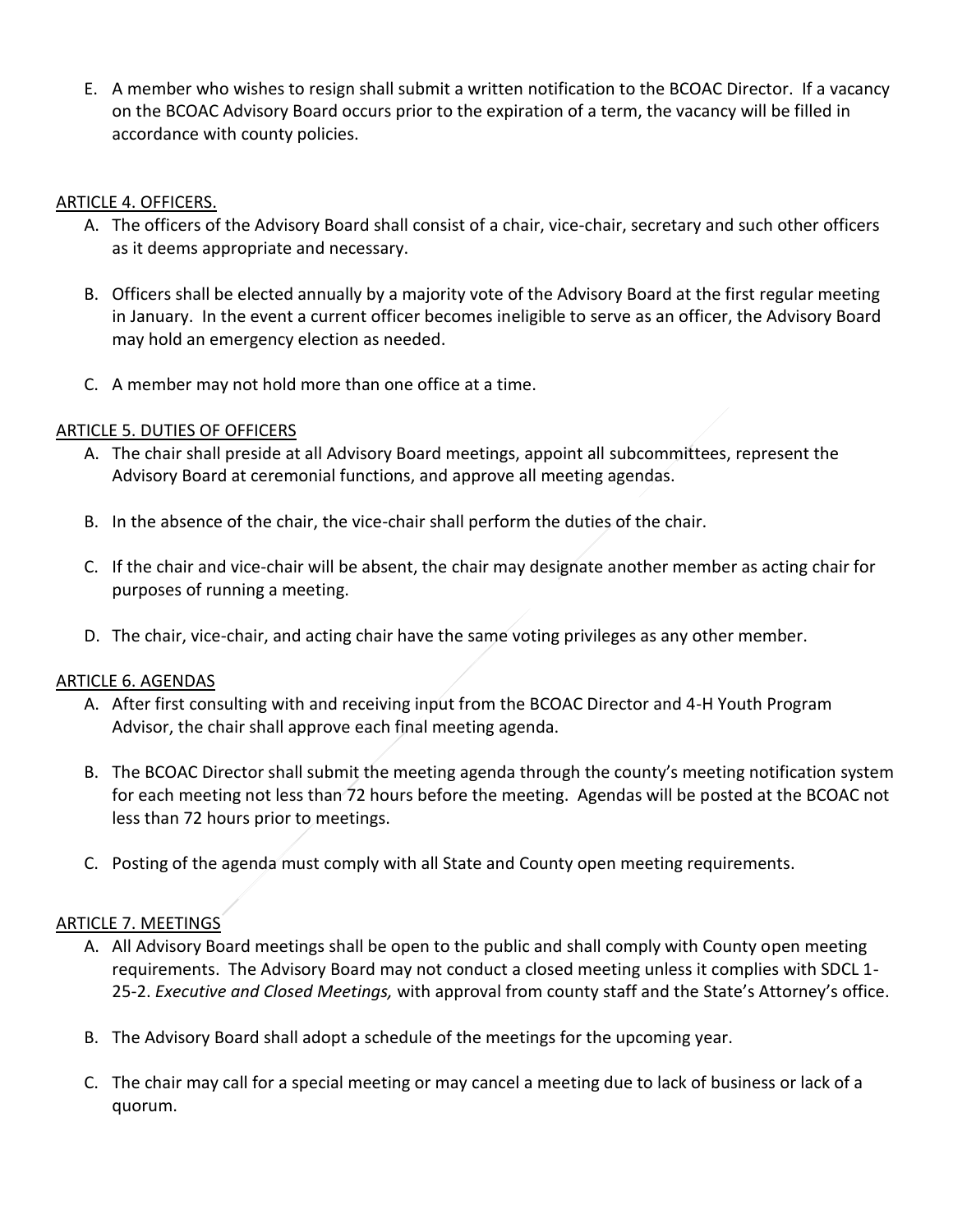- D. Five (5) members shall constitute a quorum. A quorum is required to hold a meeting and to conduct business. Members may also attend via teleconference with prior arrangements with staff.
- E. All meetings shall be governed by Robert's Rules of Order.
- F. The Advisory Board shall allow citizens to address the Advisory Board on agenda items. The chair may limit a speaker's time as needed.
- G. The BCOAC Director shall prepare and maintain all Advisory Board agendas, minutes and all other documents and records.

# ARTICLE 8. STANDING COMMITTEES

- A. The Pistol Range Committee (PRC) shall consist of at least five (5) members who hold current memberships with the BCOAC and are at least eighteen (18) years of age. It shall be the duty of the Pistol Range Committee to report and make recommendations to the BCOAC Advisory Board concerning the affairs of the Pistol Range Committee's area of operations.
- B. The Archery Range Committee (ARC) shall consist of at least five (5) members who hold current memberships with the BCOAC and are at least eighteen (18) years of age. It shall be the duty of the Archery Range Committee to report and make recommendations to the BCOAC Advisory Board concerning the affairs of the Archery Range Committee's area of operations.
	- a. ARTICLE 8.1. ELECTION OF OFFICERS: Provided that the Pistol Range Committee and Archery Range Committee consist of the required number of members, they shall, by majority vote, at the first meeting in January of each year, elect the Committee Officers which shall consist of a chair, vice-chair and secretary.
	- b. ARTICLE 8.2. TERM OF OFFICE: All committee members shall be reappointed annually.
	- c. ARTICLE 8.3. DUTIES OF OFFICERS: The chair shall call and preside at all meetings of the committee. When the chair is absent, the vice-chair shall perform the duties of the chair. When a vice-chair acts in place of the chair, the vice-chair shall have all powers of and be subject to all the restrictions upon the chair.
	- d. ARTICLE 8.4. NOTICE OF MEETINGS: Notice of a committee meeting shall be delivered to each member of a committee not less than seven (7) or more than thirty (30) days before the date of the meeting. The notice shall state the place, day, and time of the meeting, and the purpose or purposes for which the meeting is called.
	- e. ARTICLE 8.5. QUORUM: One half of the number of members of a committee shall constitute a quorum for the transaction of business at any meeting of the committee. Each committee is required to maintain its own membership rolls to determine a quorum.
	- f. ARTICLE 8.6. ACTIONS OF COMMITTEES: Committees shall try to take action by consensus. However, the vote of a majority of committee members present and voting at a meeting at which a quorum is present shall be sufficient to constitute the act of the committee.
	- g. ARTICLE 8.7. RULES: Each committee may adopt rules for its own operation as long as such rules are consistent with the bylaws or with rules adopted by the BCOAC Advisory Board. All standing committees shall compose and distribute minutes of every meeting, including date, time, place, and attendance, as well as action taken. Each committee is responsible for